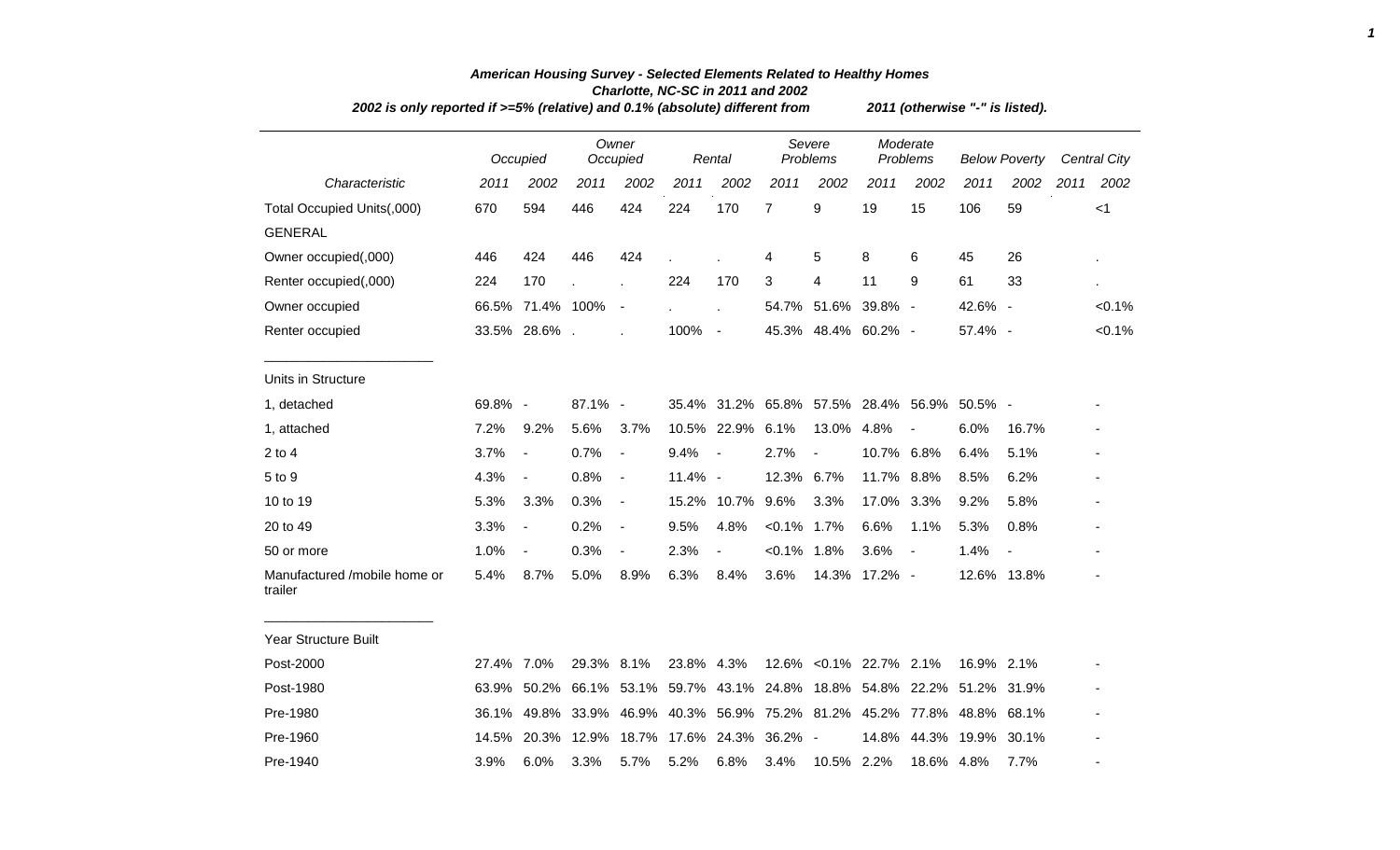|                                                        |       | Occupied                 |      | Owner<br>Occupied        |                           | Rental                   | Severe<br>Problems                                                      |                                     | Moderate<br>Problems |                          | <b>Below Poverty</b> |                          | <b>Central City</b> |       |
|--------------------------------------------------------|-------|--------------------------|------|--------------------------|---------------------------|--------------------------|-------------------------------------------------------------------------|-------------------------------------|----------------------|--------------------------|----------------------|--------------------------|---------------------|-------|
| Characteristic                                         | 2011  | 2002                     | 2011 | 2002                     | 2011                      | 2002                     | 2011                                                                    | 2002                                | 2011                 | 2002                     | 2011                 | 2002                     | 2011                | 2002  |
| Foundation (for 1-unit not<br>manufactured)            |       |                          |      |                          |                           |                          |                                                                         |                                     |                      |                          |                      |                          |                     |       |
| 1-Unit not manufactured(,000)                          | 516   | 470                      | 413  | 379                      | 103                       | 92                       | 5                                                                       | 6                                   | 6                    | 9                        | 60                   | 40                       |                     | $<$ 1 |
| With a basement under all of<br>house                  | 5.6%  | 7.1%                     | 6.2% | 7.9%                     | 3.1%                      | $\overline{a}$           | 3.7%                                                                    | $\overline{\phantom{a}}$            | 7.1%                 | 8.1%                     | 6.5%                 | 4.1%                     |                     |       |
| With a basement under part of<br>house                 | 4.5%  | 6.4%                     | 4.6% | 7.0%                     | 3.9%                      | $\overline{\phantom{a}}$ | 4.4%                                                                    | $\overline{\phantom{a}}$            | 3.4%                 |                          | 4.7%                 | 6.0%                     |                     |       |
| With a crawl space                                     | 50.6% |                          |      |                          | 56.5% 51.6% 59.1% 46.5% - |                          |                                                                         | 61.4% 65.2% 41.6% 70.2% 52.7% 55.4% |                      |                          |                      |                          |                     |       |
| On a concrete slab                                     | 38.2% |                          |      | 29.1% 36.6% 25.1%        | 44.8% -                   |                          |                                                                         | 30.5% 28.1% 44.3% 13.4% 34.9% -     |                      |                          |                      |                          |                     |       |
| In some other way                                      | 1.1%  | $\blacksquare$           | 0.9% | $\sim$                   | 1.7%                      | $\sim$                   | $< 0.1\%$ -                                                             |                                     | 3.7%                 | 5.0%                     | 1.2%                 | $\sim$                   |                     |       |
|                                                        |       |                          |      |                          |                           |                          |                                                                         |                                     |                      |                          |                      |                          |                     |       |
| <b>EXTERIOR</b>                                        |       |                          |      |                          |                           |                          |                                                                         |                                     |                      |                          |                      |                          |                     |       |
| <b>External Building Conditions(non</b><br>multiunit)  |       |                          |      |                          |                           |                          |                                                                         |                                     |                      |                          |                      |                          |                     |       |
| Sagging roof                                           | 2.0%  | $\blacksquare$           | 1.7% |                          | 3.4%                      | $\overline{\phantom{a}}$ | 15.6% 6.2%                                                              |                                     |                      | 20.1% 17.2% 4.4%         |                      |                          |                     |       |
| Missing roofing material                               | 3.7%  | $\blacksquare$           | 3.8% | $\blacksquare$           | 3.4%                      | $\overline{\phantom{a}}$ | 20.1%                                                                   | 9.7%                                | 9.8%                 | 16.7% 3.8%               |                      |                          |                     |       |
| Hole in roof                                           | 2.0%  | $\overline{\phantom{a}}$ | 2.1% | $\overline{\phantom{a}}$ | 1.8%                      | $\overline{\phantom{a}}$ | 15.6%                                                                   | 4.1%                                | 19.6%                | 16.7% 4.0%               |                      | $\overline{\phantom{a}}$ |                     |       |
| Missing bricks, siding, other<br>outside wall material | 1.9%  | $\blacksquare$           | 1.6% | $\blacksquare$           | 3.0%                      | $\overline{\phantom{a}}$ | 24.2%                                                                   | 5.8%                                | 4.1%                 | 14.9% 2.6%               |                      | 5.1%                     |                     |       |
| Sloping outside walls                                  | 1.0%  | $\blacksquare$           | 0.7% | $\sim$                   | 2.2%                      | $\overline{\phantom{a}}$ | 7.6%                                                                    | 4.0%                                | 12.2%                | 3.9%                     | 2.1%                 | $\overline{\phantom{a}}$ |                     |       |
| Boarded up windows                                     | 0.5%  | $\overline{\phantom{a}}$ | 0.2% | $\overline{\phantom{a}}$ | 1.6%                      | $\overline{\phantom{a}}$ | 3.8%                                                                    |                                     | 9.6%                 | 4.8%                     | 2.7%                 |                          |                     |       |
| Broken windows                                         | 3.3%  | $\blacksquare$           | 2.7% | $\blacksquare$           | 5.4%                      | $\overline{\phantom{a}}$ |                                                                         | 18.5% 10.1% 20.1%                   |                      | 21.1% 6.4%               |                      | 4.6%                     |                     |       |
| Bars on windows                                        | 0.8%  | $\blacksquare$           | 0.6% | $\blacksquare$           | 1.4%                      | $\blacksquare$           | 3.9%                                                                    | $\overline{\phantom{a}}$            | 2.4%                 | $\overline{\phantom{a}}$ | 1.2%                 | $\overline{\phantom{a}}$ |                     |       |
| Foundation crumbling or has open 8.6%<br>crack or hole |       | 1.7%                     | 8.8% | 1.5%                     | 8.1%                      | 2.7%                     | 12.2% 6.0%                                                              |                                     |                      | 21.4% 11.2% 9.0%         |                      | 1.9%                     |                     |       |
| None of the above                                      |       |                          |      |                          |                           |                          | 81.8% 89.4% 82.7% 90.7% 78.7% 84.2% 48.4% 73.3% 52.0% 55.7% 77.0% 81.6% |                                     |                      |                          |                      |                          |                     |       |
| None of the above(excluding<br>bars)                   |       |                          |      |                          |                           |                          | 82.3% 89.9% 83.1% 91.2% 79.4% 84.8% 52.4% 73.3% 52.0% 55.7% 77.3% 82.3% |                                     |                      |                          |                      |                          |                     |       |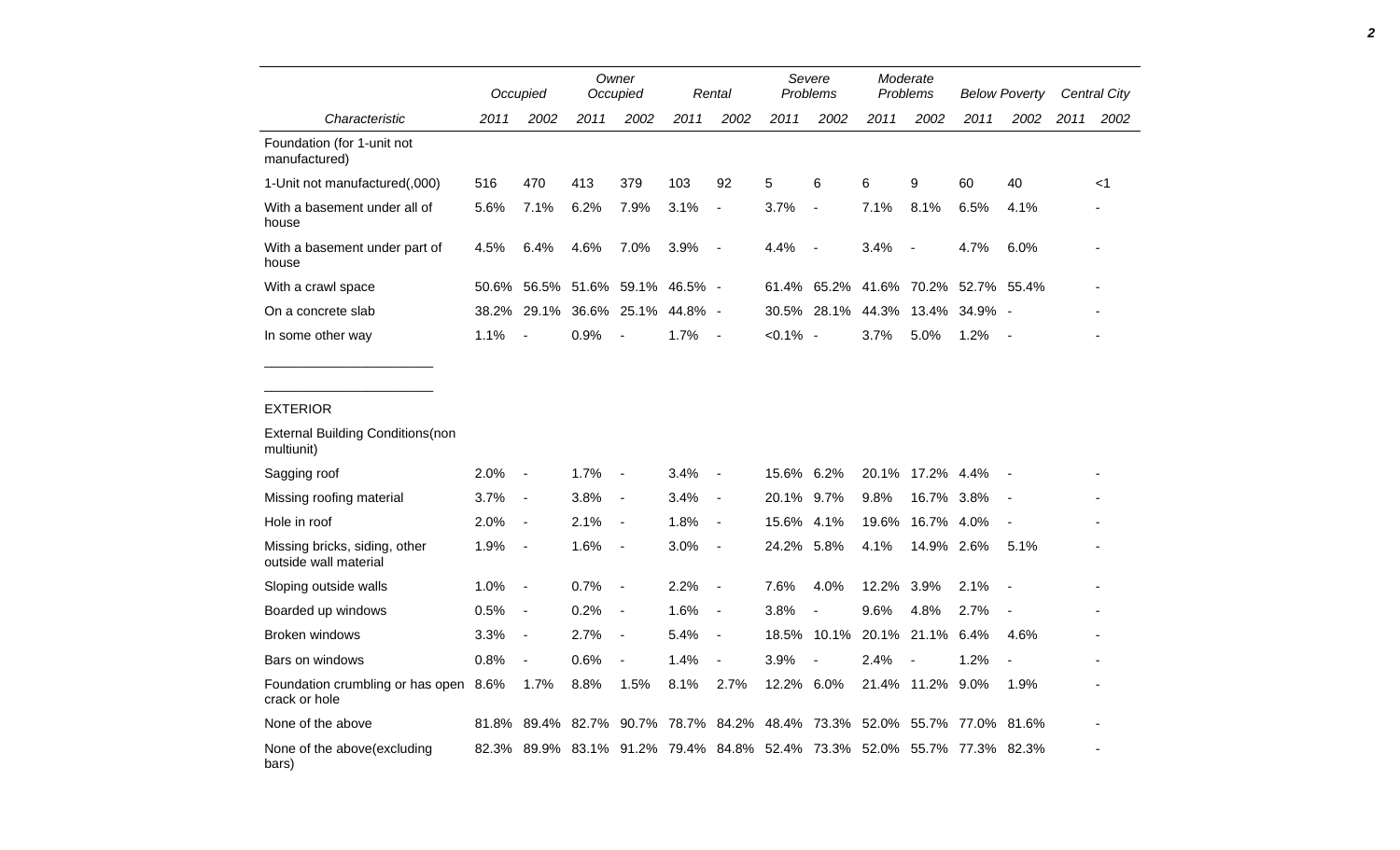|                                               |      | Occupied                 |            | Owner<br>Occupied        |      | Rental                   |             | Severe<br>Problems           |                | Moderate<br>Problems   |      | <b>Below Poverty</b>     |      | <b>Central City</b> |
|-----------------------------------------------|------|--------------------------|------------|--------------------------|------|--------------------------|-------------|------------------------------|----------------|------------------------|------|--------------------------|------|---------------------|
| Characteristic                                | 2011 | 2002                     | 2011       | 2002                     | 2011 | 2002                     | 2011        | 2002                         | 2011           | 2002                   | 2011 | 2002                     | 2011 | 2002                |
| Water Leakage During Last 12<br><b>Months</b> |      |                          |            |                          |      |                          |             |                              |                |                        |      |                          |      |                     |
| With leakage from outside<br>structure        | 9.8% | 6.5%                     | 10.2% 6.2% |                          | 8.9% | 7.4%                     | 24.5% 6.8%  |                              |                | 39.9% 33.6% 11.1% 8.8% |      |                          |      |                     |
| Roof                                          | 7.5% | 4.5%                     | 8.5%       | 4.6%                     | 5.6% | 4.3%                     | 15.3% 6.8%  |                              |                | 33.7% 26.3% 7.9%       |      | 4.9%                     |      |                     |
| <b>Basement leak</b>                          | 0.2% | $\overline{\phantom{a}}$ | 0.3%       | $\blacksquare$           | 0.1% | $\blacksquare$           | $< 0.1\%$ - |                              | $< 0.1\%$ 4.1% |                        | 0.4% | $\blacksquare$           |      |                     |
| Walls, closed windows, or doors<br>leak       | 1.6% | $\blacksquare$           | 1.1%       | $\sim$                   | 2.8% | $\blacksquare$           | 9.2%        | $< 0.1\%$ 7.3%               |                | 4.2%                   | 2.4% | $\overline{\phantom{a}}$ |      |                     |
| Other or Unknown exterior Leak                | 0.8% | $\sim$                   | 0.8%       | $\sim$ $-$               | 0.8% | $\sim$                   | 2.9%        | $\overline{\phantom{a}}$     | 2.7%           | $\blacksquare$         | 1.3% | $\overline{\phantom{a}}$ |      |                     |
|                                               |      |                          |            |                          |      |                          |             |                              |                |                        |      |                          |      |                     |
| <b>INTERIOR</b>                               |      |                          |            |                          |      |                          |             |                              |                |                        |      |                          |      |                     |
| Damage                                        |      |                          |            |                          |      |                          |             |                              |                |                        |      |                          |      |                     |
| Holes in floors                               | 0.9% | $\overline{\phantom{a}}$ | 0.8%       |                          | 1.2% | $\overline{\phantom{a}}$ | 5.5%        | 3.5%                         | 4.6%           | 6.4%                   | 2.1% |                          |      |                     |
| Open cracks or holes                          | 5.1% | 3.6%                     | 4.7%       | $\overline{\phantom{a}}$ | 5.9% | 5.4%                     | 21.2%       |                              | 10.2% 26.0% -  |                        | 7.1% | 8.2%                     |      |                     |
| Broken plaster or peeling paint               | 1.5% | $\overline{\phantom{a}}$ | 1.2%       | $\overline{\phantom{a}}$ | 2.0% | $\overline{a}$           | 11.8% 8.3%  |                              | 19.6% -        |                        | 2.9% | $\overline{\phantom{a}}$ |      |                     |
| Water Leakage During Last 12<br><b>Months</b> |      |                          |            |                          |      |                          |             |                              |                |                        |      |                          |      |                     |
| With leakage from inside structure 7.6%       |      | 8.4%                     | 6.8%       | 7.6%                     | 9.3% | 10.5%                    |             | 26.4% 13.2% 31.8% 26.1% 9.4% |                |                        |      | $\blacksquare$           |      |                     |
| Fixtures backed up or overflowed              | 2.0% | $\overline{\phantom{a}}$ | 1.9%       | $\blacksquare$           | 2.3% | $\blacksquare$           | 11.2%       | 1.9%                         |                | 10.8% 13.2% 3.2%       |      |                          |      |                     |
| Pipes leaked                                  | 3.4% | $\blacksquare$           | 3.4%       | $\blacksquare$           | 3.6% | 5.0%                     | 15.2% 8.5%  |                              | 17.1%          | 14.7%                  | 3.6% | $\overline{\phantom{a}}$ |      |                     |
| Broken water heater                           | 0.7% | $\overline{\phantom{a}}$ | 0.4%       | $\sim$                   | 1.1% | $\blacksquare$           | 2.9%        | $\overline{\phantom{a}}$     | 2.8%           |                        | 1.0% |                          |      |                     |
| Other or Unknown                              | 1.8% | $\overline{\phantom{a}}$ | 1.3%       |                          | 3.0% | $\overline{\phantom{a}}$ | 2.7%        | $\overline{\phantom{a}}$     | 6.1%           | 4.8%                   | 2.6% |                          |      |                     |

Rodents

Signs of rats in last 3 mon. 0.4% - 0.4% - 0.4% - 2.8% - 1.6% - 0.7% -

*3*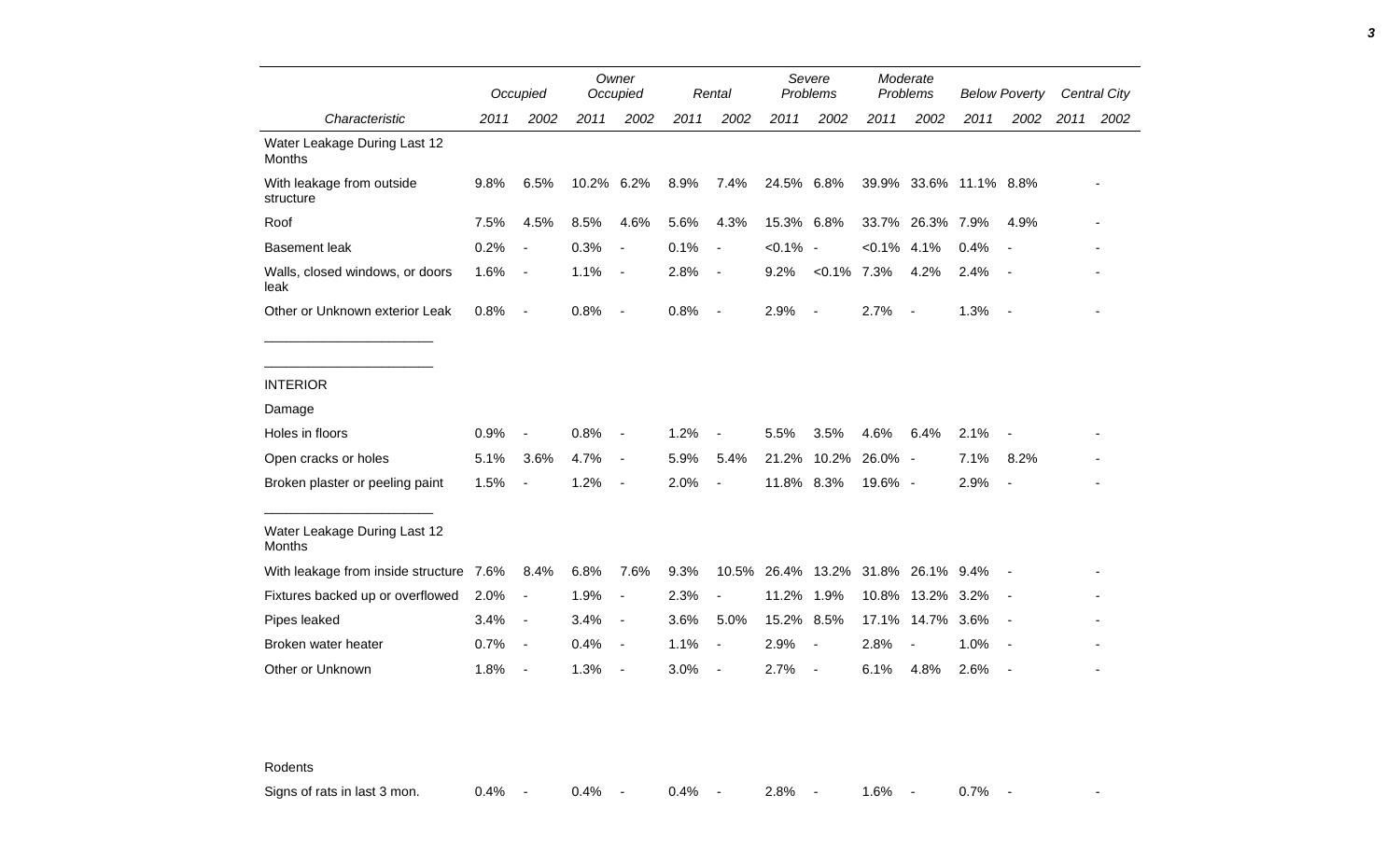|                                                           | Occupied    |                          |             | Owner<br>Occupied        |             | Rental                   |                                           | Severe<br>Problems |                      | Moderate<br>Problems     |             | <b>Below Poverty</b>     |      | <b>Central City</b>      |
|-----------------------------------------------------------|-------------|--------------------------|-------------|--------------------------|-------------|--------------------------|-------------------------------------------|--------------------|----------------------|--------------------------|-------------|--------------------------|------|--------------------------|
| Characteristic                                            | 2011        | 2002                     | 2011        | 2002                     | 2011        | 2002                     | 2011                                      | 2002               | 2011                 | 2002                     | 2011        | 2002                     | 2011 | 2002                     |
| Signs of mice in last 3 mon.                              | 9.7%        | 4.3%                     | 11.3%       | 4.1%                     | 6.6%        | 4.8%                     | 18.8% 3.7%                                |                    | 16.5%                | 10.4%                    | 8.8%        | 7.2%                     |      | $\overline{\phantom{a}}$ |
| Signs of rodents, not sure which<br>kind in last 3 mon.   | 0.6%        | $\overline{\phantom{a}}$ | 0.6%        | $\blacksquare$           | 0.5%        | $\overline{a}$           | $< 0.1\%$ -                               |                    | 3.3%                 | $\blacksquare$           | 1.0%        | $\overline{\phantom{a}}$ |      |                          |
| Electrical                                                |             |                          |             |                          |             |                          |                                           |                    |                      |                          |             |                          |      |                          |
| No electrical wiring                                      | $< 0.1\%$ - |                          | $< 0.1\%$ - |                          | $< 0.1\%$ - |                          | $< 0.1\%$ -                               |                    | $< 0.1\%$ -          |                          | $< 0.1\%$ - |                          |      |                          |
| Exposed wiring                                            | 1.3%        | $\overline{\phantom{a}}$ | 1.0%        | $\overline{\phantom{a}}$ | 1.9%        | $\overline{\phantom{a}}$ | 6.0%                                      | 1.7%               | 5.0%                 | $\overline{\phantom{a}}$ | 2.9%        |                          |      |                          |
| Rooms without electric outlets                            | 0.6%        | $\overline{\phantom{a}}$ | 0.3%        | $\overline{\phantom{a}}$ | 1.1%        | $\blacksquare$           | 3.1%                                      | 5.0%               | $< 0.1\%$ 3.0%       |                          | 1.1%        | $\overline{\phantom{a}}$ |      |                          |
| Fuses/breakers blown in last 3<br>mon.                    | 10.6% 9.2%  |                          | 12.0% 9.4%  |                          | 7.9%        | 8.7%                     | 27.6% 8.4%                                |                    |                      | 14.6% 19.2% 9.5%         |             | 10.8%                    |      |                          |
| Sanitation                                                |             |                          |             |                          |             |                          |                                           |                    |                      |                          |             |                          |      |                          |
| Lacking complete kitchen facilities                       | 1.5%        | $\overline{\phantom{a}}$ | 0.4%        |                          | 3.6%        | $\overline{\phantom{a}}$ | 3.0%                                      |                    |                      | 51.9% 31.1%              | 3.0%        |                          |      |                          |
| Lacking some or all plumbing<br>facilities                | 0.4%        | $\overline{\phantom{a}}$ | 0.2%        | $\overline{\phantom{a}}$ | 0.7%        | $\blacksquare$           |                                           |                    | 34.2% 73.1% < 0.1% - |                          | 0.9%        | $\overline{\phantom{a}}$ |      |                          |
| Water not safe to drink                                   | 5.3%        | 4.2%                     | 4.7%        | $\overline{\phantom{a}}$ | 6.7%        | 5.6%                     | 13.0% 6.5%                                |                    | 14.7%                | 12.6% 7.4%               |             | 9.6%                     |      |                          |
| Water stoppage in last 3 mon.                             | 3.8%        | $\blacksquare$           | 3.7%        | $\overline{\phantom{a}}$ | 4.1%        | 5.6%                     | 15.3%                                     | 9.6%               | 7.0%                 | 6.6%                     | 3.2%        | 6.0%                     |      |                          |
| No flush toilets working some time 1.7%<br>in last 3 mon. |             | $\sim$                   | 1.1%        | $\overline{\phantom{a}}$ | 2.9%        | $\overline{\phantom{a}}$ | 12.2% 8.8%                                |                    | 6.7%                 | 12.0%                    | 2.6%        | 5.7%                     |      |                          |
| With sewage disposal<br>breakdowns in last 3 mon.         | 1.0%        | $\overline{\phantom{a}}$ | 1.0%        | $\overline{\phantom{a}}$ | 0.9%        | $\overline{\phantom{a}}$ | 3.1%                                      | 5.0%               | 2.5%                 | $\blacksquare$           | 1.4%        | $\overline{\phantom{a}}$ |      |                          |
| Septic tank, cesspool, chemical<br>toilet                 |             | 18.6% 27.7%              |             | 23.4% 33.2%              | 8.9%        |                          | 14.0% 11.5% 17.3% 18.9% 32.3% 20.4% 23.3% |                    |                      |                          |             |                          |      |                          |
| With septic tank or cesspool<br>breakdowns in last 3 mon. | 0.1%        | $\sim$                   | 0.1%        | $\sim$                   | 0.1%        | $\blacksquare$           | $< 0.1\%$ -                               |                    | $< 0.1\%$ 2.1%       |                          | 0.4%        | $\sim$                   |      |                          |
|                                                           |             |                          |             |                          |             |                          |                                           |                    |                      |                          |             |                          |      |                          |

## HEATING/FUEL

Main Heating Equipment

Warm-air furnace 66.1% - 71.3% - 55.7% - 76.0% 50.8% 42.6% 37.5% 57.7% 61.7%

*4*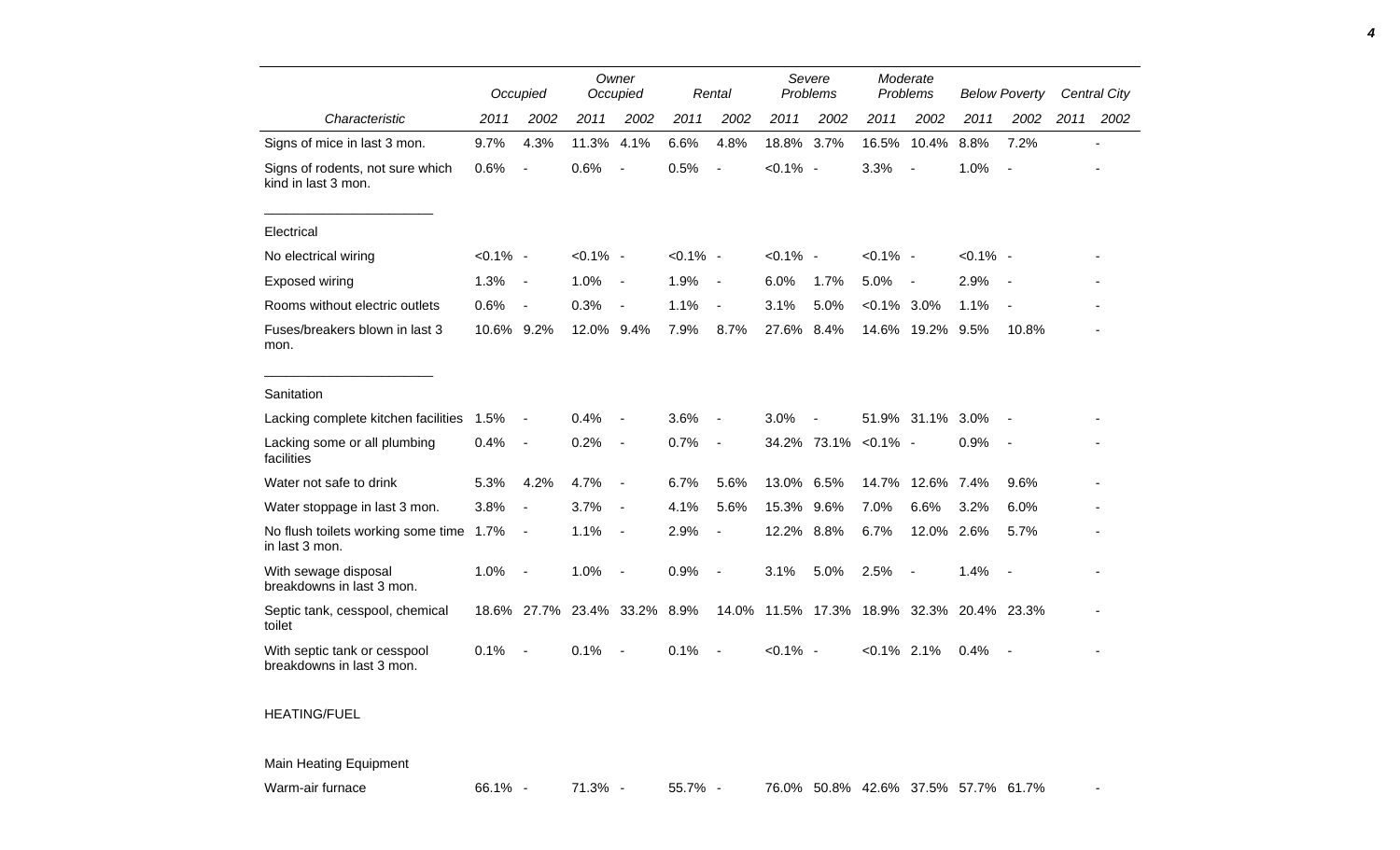|                                                         | Occupied    |                          | Owner<br>Occupied |                          |             | Rental                   |                | Severe<br>Problems                  |                | Moderate<br>Problems     |                | <b>Below Poverty</b>     |      | <b>Central City</b> |  |
|---------------------------------------------------------|-------------|--------------------------|-------------------|--------------------------|-------------|--------------------------|----------------|-------------------------------------|----------------|--------------------------|----------------|--------------------------|------|---------------------|--|
| Characteristic                                          | 2011        | 2002                     | 2011              | 2002                     | 2011        | 2002                     | 2011           | 2002                                | 2011           | 2002                     | 2011           | 2002                     | 2011 | 2002                |  |
| Steam or hot water system                               | 0.3%        |                          | 0.3%              | $\overline{\phantom{a}}$ | 0.3%        | $\overline{a}$           | $< 0.1\%$ -    |                                     | $< 0.1\%$ -    |                          | 0.4%           | $\blacksquare$           |      |                     |  |
| Electric heat pump                                      | 25.5%       | 27.1%                    |                   | 22.2% 24.5%              | 32.2% -     |                          |                | 18.0% 22.8% 22.6% 9.1%              |                |                          |                | 26.8% 17.9%              |      |                     |  |
| Built-in electric units                                 | 1.5%        | $\overline{\phantom{a}}$ | 1.1%              | $\blacksquare$           | 2.4%        | $\overline{\phantom{a}}$ | 2.9%           | $\overline{\phantom{a}}$            | $< 0.1\%$ 1.8% |                          | 3.3%           | $\blacksquare$           |      |                     |  |
| Floor, wall, or other built-in hot air<br>without ducts | 4.3%        | $\overline{\phantom{a}}$ | 3.3%              | $\sim$                   | 6.3%        | 5.4%                     | 3.1%           | 10.3% 8.8%                          |                | 3.8%                     | 6.3%           | 7.4%                     |      |                     |  |
| Room heaters with flue                                  | 0.5%        | $\overline{\phantom{a}}$ | 0.4%              | $\sim$                   | 0.8%        | $\overline{\phantom{a}}$ | $< 0.1\%$ 1.7% |                                     | $< 0.1\%$ 1.9% |                          | 1.3%           | $\overline{\phantom{a}}$ |      |                     |  |
| Room heaters without flue                               | 0.4%        | $\blacksquare$           | 0.5%              | $\overline{\phantom{a}}$ | 0.3%        | $\overline{\phantom{a}}$ | $< 0.1\%$ 1.7% |                                     | 14.7%          | 41.1%                    | 0.8%           |                          |      |                     |  |
| Portable electric heaters                               | 0.7%        | $\overline{\phantom{a}}$ | 0.5%              | $\overline{\phantom{a}}$ | 1.3%        | $\blacksquare$           | $< 0.1\%$ 3.3% |                                     | 6.4%           | 3.0%                     | 1.8%           | $\overline{\phantom{a}}$ |      |                     |  |
| <b>Stoves</b>                                           | 0.2%        | $\blacksquare$           | 0.2%              | $\sim$                   | 0.3%        | $\blacksquare$           | $< 0.1\%$ 4.3% |                                     | 2.6%           | $\blacksquare$           | 0.9%           | $\overline{\phantom{a}}$ |      |                     |  |
| Fireplace with inserts                                  | 0.2%        | $\overline{\phantom{a}}$ | 0.2%              | $\sim$                   | 0.2%        | $\sim$                   | $< 0.1\%$ -    |                                     | 1.2%           | $\overline{\phantom{a}}$ | $< 0.1\%$ -    |                          |      |                     |  |
| Fireplace without inserts                               | $< 0.1\%$ - |                          | $< 0.1\%$ -       |                          | $< 0.1\%$ - |                          | $< 0.1\%$ -    |                                     | $< 0.1\%$ -    |                          | $< 0.1\%$ -    |                          |      |                     |  |
| Other                                                   | 0.1%        | $\overline{\phantom{a}}$ | 0.1%              | $\sim$ $-$               | 0.1%        | $\overline{\phantom{a}}$ | $< 0.1\%$ 1.7% |                                     | $< 0.1\%$ 1.8% |                          | 0.6%           | $\sim$                   |      |                     |  |
| <b>Water Heating Fuel</b>                               |             |                          |                   |                          |             |                          |                |                                     |                |                          |                |                          |      |                     |  |
| Electricity                                             | 56.4%       | 61.7%                    |                   | 46.5% 54.7% 76.1% -      |             |                          | 64.2% -        |                                     |                | 78.3% 73.3% 74.1% -      |                |                          |      |                     |  |
| Gas, LP/bottled gas                                     | 43.5%       | 37.9%                    |                   | 53.4% 44.8%              |             | 23.8% 20.6%              |                | 35.8% 32.7% 21.7% 25.8% 25.9% 27.4% |                |                          |                |                          |      |                     |  |
| Fuel oil                                                | $< 0.1\%$ - |                          | $< 0.1\%$ 0.2%    |                          | 0.1%        | $\sim$ $-$               | $< 0.1\%$ -    |                                     | $< 0.1\%$ -    |                          | $< 0.1\%$ -    |                          |      |                     |  |
| Kerosene or other liquid fuel                           | $< 0.1\%$ - |                          | $< 0.1\%$ -       |                          | $< 0.1\%$ - |                          | $< 0.1\%$ -    |                                     | $< 0.1\%$ -    |                          | $< 0.1\%$ -    |                          |      |                     |  |
| Other                                                   | 0.1%        | $\sim$                   | 0.1%              | $\sim$                   | $< 0.1\%$ - |                          | $< 0.1\%$ -    |                                     | $< 0.1\%$ 0.9% |                          | $< 0.1\%$ 0.2% |                          |      |                     |  |
|                                                         |             |                          |                   |                          |             |                          |                |                                     |                |                          |                |                          |      |                     |  |
| Clothes Dryer(,000)                                     | 599         | 507                      | 433               | 405                      | 166         | 102                      | 6              | 6                                   | 11             | 8                        | 79             | 36                       |      | <1                  |  |
| Have Clothes Dryer                                      | 89.5% -     |                          | 97.2% -           |                          | 74.0%       | 60.4%                    | 81.9%          |                                     | 62.2% 60.8%    | 51.5%                    | 74.4%          | 61.1%                    |      |                     |  |
| Electricity                                             | 93.5% -     |                          | 91.7% -           |                          | 98.4% -     |                          | 95.9%          |                                     | 89.1% 98.2% -  |                          | 97.7%          | 90.9%                    |      |                     |  |
| Gas, LP gas (liquid propane)                            | 6.5%        | 7.9%                     | 8.3%              | 9.4%                     | 1.6%        | $\blacksquare$           | 4.1%           | 10.9% 1.8%                          |                | 5.5%                     | 2.3%           | 9.1%                     |      |                     |  |

Heating Problems

\_\_\_\_\_\_\_\_\_\_\_\_\_\_\_\_\_\_\_\_\_\_\_

Uncomfortably cold for 24 hours or more last winter 8.1% 6.8% 7.9% 5.6% 8.8% 10.1% 69.0% 32.5% 12.4% 18.9% 11.9% - -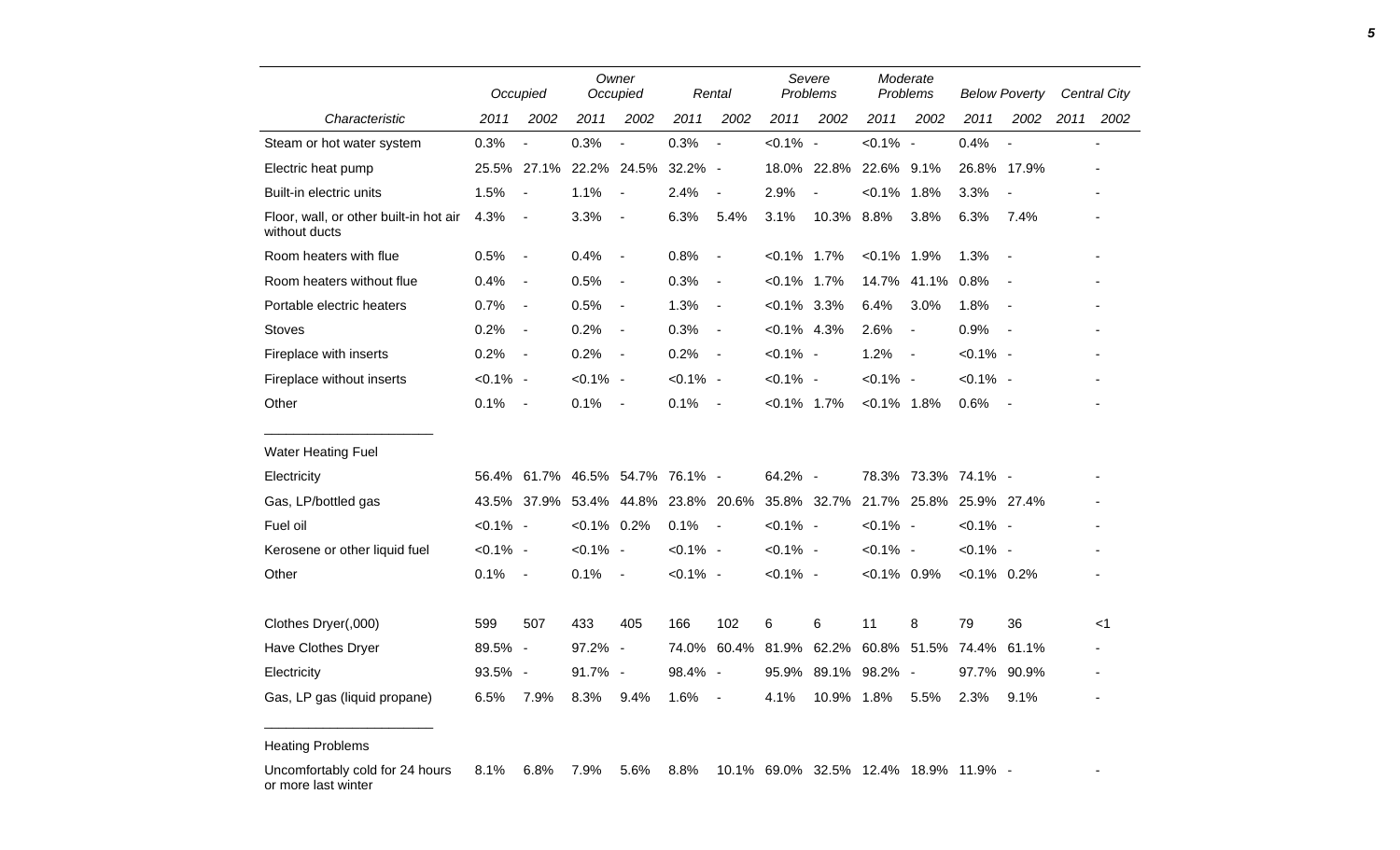|                                      | Occupied       |                          | Owner<br>Occupied |                          |                | Rental                   |                | Severe<br>Problems       |                | Moderate<br>Problems     |                | <b>Below Poverty</b>         |      | <b>Central City</b> |  |
|--------------------------------------|----------------|--------------------------|-------------------|--------------------------|----------------|--------------------------|----------------|--------------------------|----------------|--------------------------|----------------|------------------------------|------|---------------------|--|
| Characteristic                       | 2011           | 2002                     | 2011              | 2002                     | 2011           | 2002                     | 2011           | 2002                     | 2011           | 2002                     | 2011           | 2002                         | 2011 | 2002                |  |
| Heating equipment breakdowns         | 3.0%           | $\overline{\phantom{a}}$ | 3.2%              | $\overline{\phantom{a}}$ | 2.5%           | $\overline{\phantom{a}}$ | 62.6%          | 26.9%                    | 1.2%           | $\overline{a}$           | 3.3%           | $\overline{a}$               |      |                     |  |
| Other causes                         | 4.3%           | $\overline{\phantom{a}}$ | 4.4%              | $\blacksquare$           | 4.0%           | 5.2%                     | 8.8%           | 3.4%                     | 7.8%           | 14.1%                    | 6.6%           | 7.5%                         |      |                     |  |
| Utility interruption                 | 1.6%           | $\overline{\phantom{a}}$ | 2.0%              | $\blacksquare$           | 1.0%           | $\overline{\phantom{a}}$ | 2.5%           | $\blacksquare$           | 3.9%           | $\overline{a}$           | 1.3%           | $\blacksquare$               |      |                     |  |
| Inadequate heating capacity          | 0.5%           | $\blacksquare$           | 0.4%              | $\blacksquare$           | 0.6%           | $\overline{\phantom{a}}$ | 3.3%           | $\blacksquare$           | $< 0.1\%$ 8.1% |                          | 0.8%           | $\overline{\phantom{a}}$     |      |                     |  |
| Inadequate insulation                | 0.6%           | $\blacksquare$           | 0.5%              | $\blacksquare$           | 0.9%           | $\blacksquare$           | $< 0.1\%$ 3.4% |                          | $< 0.1\%$ 8.9% |                          | 1.3%           |                              |      |                     |  |
| Cost of heating                      | 0.8%           | $\overline{\phantom{a}}$ | 0.7%              | $\blacksquare$           | 1.1%           | $\overline{\phantom{a}}$ | $< 0.1\%$ -    |                          | 1.3%           | $\overline{a}$           | 1.9%           |                              |      |                     |  |
| Other                                | 0.9%           | $\blacksquare$           | 1.0%              | $\blacksquare$           | 0.6%           | $\sim$                   | 2.9%           | $\overline{\phantom{a}}$ | 2.6%           | $\overline{\phantom{a}}$ | 1.5%           | $\overline{\phantom{a}}$     |      |                     |  |
|                                      |                |                          |                   |                          |                |                          |                |                          |                |                          |                |                              |      |                     |  |
| SELECTED PHYSICAL<br><b>PROBLEMS</b> |                |                          |                   |                          |                |                          |                |                          |                |                          |                |                              |      |                     |  |
| Severe Physical Problems(,000)       | $\overline{7}$ | 9                        | 4                 | 5                        | 3              | 4                        | $\overline{7}$ | 9                        |                |                          | $\overline{2}$ | $\overline{\mathbf{c}}$      |      |                     |  |
| Severe physical problems             | 1.1%           | $\blacksquare$           | 0.9%              | $\blacksquare$           | 1.5%           | $\blacksquare$           | 100%           | $\blacksquare$           |                |                          | 1.9%           | $\qquad \qquad \blacksquare$ |      | $< 0.1\%$           |  |
| Plumbing                             | 0.4%           | $\blacksquare$           | 0.2%              | $\overline{\phantom{a}}$ | 0.7%           | $\overline{\phantom{a}}$ |                | 34.2% 73.1%              |                |                          | 0.9%           | $\overline{\phantom{a}}$     |      | $< 0.1\%$           |  |
| Heating                              | 0.6%           | $\blacksquare$           | 0.7%              | $\blacksquare$           | 0.6%           | $\overline{\phantom{a}}$ |                | 59.8% 23.4%              |                |                          | 0.6%           | $\overline{\phantom{a}}$     |      | $< 0.1\%$           |  |
| Electric                             | $< 0.1\%$ -    |                          | $< 0.1\%$ -       |                          | 0.1%           | $\blacksquare$           | 3.1%           |                          |                |                          | 0.2%           | $\blacksquare$               |      | $< 0.1\%$           |  |
| Hallways                             | $< 0.1\%$ -    |                          | $< 0.1\%$ -       |                          | $< 0.1\%$ -    |                          | $< 0.1\%$ -    |                          |                |                          | $< 0.1\%$ -    |                              |      | $< 0.1\%$           |  |
| Upkeep                               | $< 0.1\%$ -    |                          | $< 0.1\%$ -       |                          | 0.1%           | $\overline{\phantom{a}}$ | 2.8%           | $\overline{\phantom{a}}$ |                | ä.                       | 0.2%           | $\overline{\phantom{a}}$     |      | $< 0.1\%$           |  |
| Moderate Physical<br>Problems(,000)  | 19             | 15                       | 8                 | 6                        | 11             | 9                        |                | ä,                       | 19             | 15                       | 6              | 5                            |      | $\blacksquare$      |  |
| Moderate physical problems           | 2.8%           | $\blacksquare$           | 1.7%              | $\blacksquare$           | 5.0%           | 5.3%                     |                | ä,                       | 100%           | $\blacksquare$           | 5.4%           | 8.8%                         |      | $< 0.1\%$           |  |
| Plumbing                             | 0.1%           | $\overline{\phantom{a}}$ | 0.1%              | $\blacksquare$           | 0.2%           |                          |                |                          | 4.4%           | 5.5%                     | 0.2%           |                              |      | $< 0.1\%$           |  |
| Heating                              | 0.4%           | $\overline{\phantom{a}}$ | 0.5%              | $\overline{\phantom{a}}$ | 0.3%           |                          |                | ÷.                       | 14.7%          | 41.1%                    | 0.8%           | $\overline{a}$               |      | $< 0.1\%$           |  |
| Upkeep                               | 1.5%           | $\overline{\phantom{a}}$ | 0.4%              | $\overline{\phantom{a}}$ | 3.5%           | $\overline{\phantom{a}}$ |                |                          | 51.9%          | 31.1% 2.8%               |                | $\overline{\phantom{a}}$     |      | $< 0.1\%$           |  |
| Hallways                             | $< 0.1\%$ -    |                          | $< 0.1\%$ -       |                          | $< 0.1\%$ 0.2% |                          |                |                          | $< 0.1\%$      | 2.0%                     | $< 0.1\%$ -    |                              |      | $< 0.1\%$           |  |
| Kitchen                              | 0.9%           | $\overline{\phantom{a}}$ | 0.8%              | $\overline{\phantom{a}}$ | 1.0%           | $\overline{\phantom{a}}$ |                |                          |                | 30.5% 25.2% 1.9%         |                |                              |      | $< 0.1\%$           |  |

\_\_\_\_\_\_\_\_\_\_\_\_\_\_\_\_\_\_\_\_\_\_\_